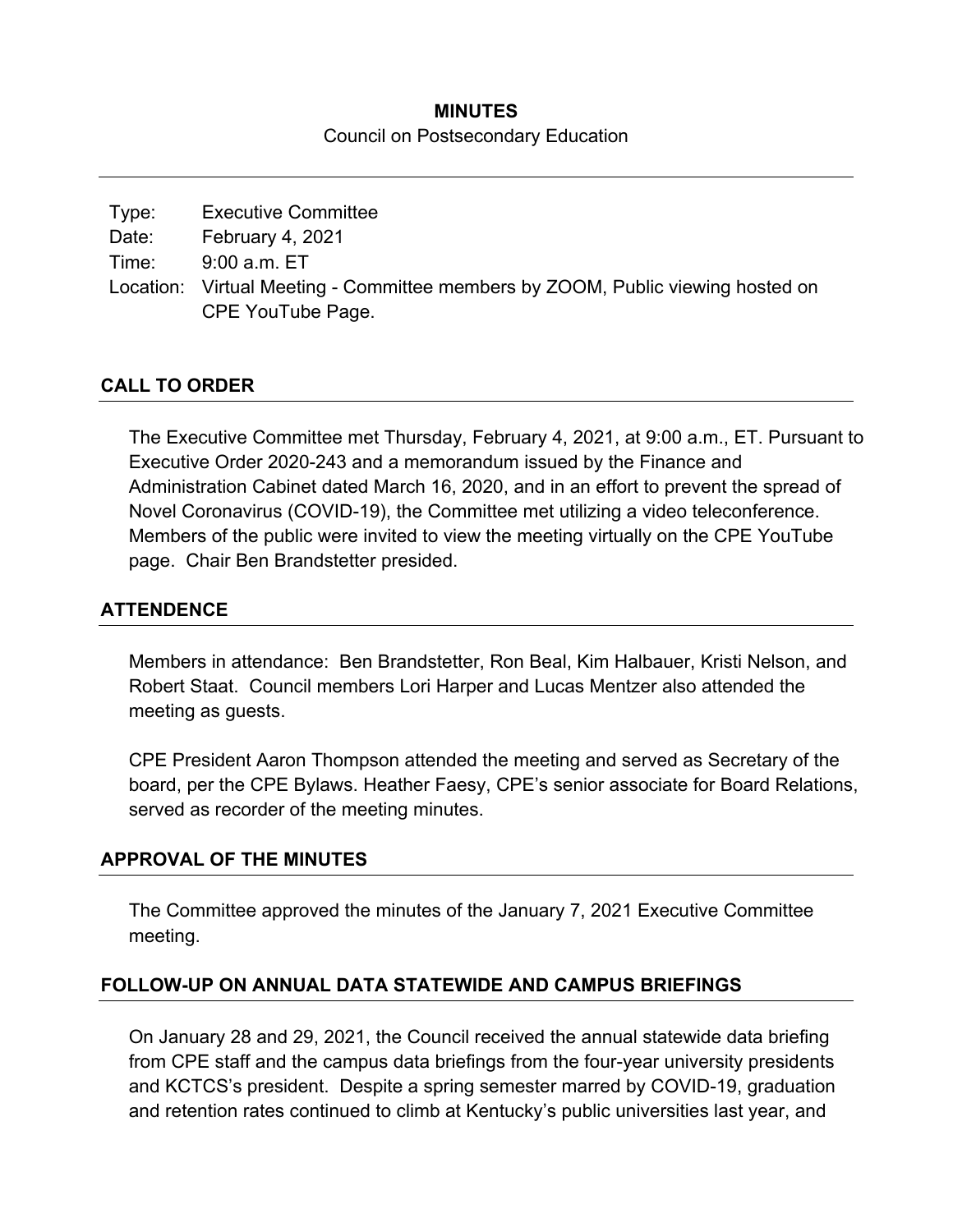the net cost of attending college held mostly steady across the state; however the continued trend regarding declining enrollment was a shared concern among the campus presidents and Council members.

At the January 29, 2021 Council business meeting, Mr. Mentzer proposed language for a resolution regarding the declining enrollment and college going rates. The discussion that followed included several suggestions for additions and clarifications. In order to give members time to consider the suggestions, the Council moved to delegate the finalization and adoption of the resolution to the Executive Committee.

The Executive Committee considered all suggestions, made a few minor changes, and proposed the final resolution language:

*WHEREAS, overall undergraduate enrollment at Kentucky's public universities has steadily declined since 2015; and* 

*WHEREAS, the number of high school graduates and the percent going on to college has been decreasing over the past five years; and* 

*WHEREAS, enrollment at KCTCS declined over 10% from the Fall 2019 and Fall 2020; and* 

*WHEREAS, there is evidence that these enrollment declines are exacerbated by impact of the COVID-19 pandemic; and* 

*WHEREAS, there has been a 20% drop-off in Kentucky FAFSA applications compared with this time in 2019; and* 

*WHEREAS, the Council on Postsecondary Education is very concerned about the effect further enrollment declines will have on the ability to meet 2030 Strategic Agenda Goals, and improve educational and economic opportunity for Kentucky citizens;* 

*NOW, THEREFORE BE IT RESOLVED, the Council on Postsecondary Education recognizes the urgency and the need to reverse these trends and calls on President Thompson to work closely with campus leaders, K-12 partners, the Commonwealth Education Continuum, and other stakeholders to implement bold actions and strategies to mitigate the near term enrollment impacts of COVID-19. Further, the Council calls on the President of the Council on Postsecondary Education to provide regular reports on this matter at upcoming Council meetings.*